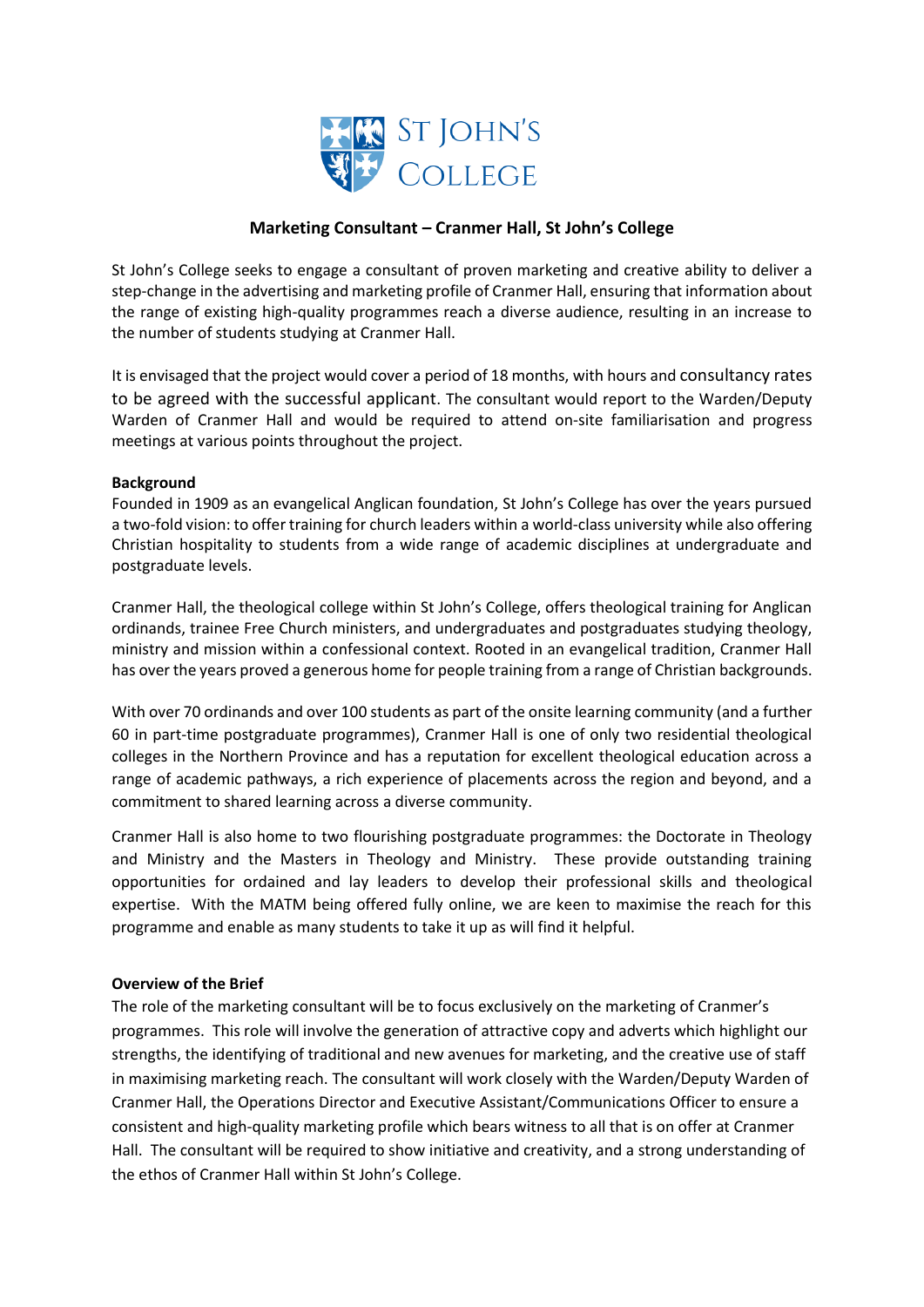A key area of focus will be the Cranmer MATM. This is an outstanding course which can be done by ordained or lay people over 1, 2, or 3 years, from any denomination. It is delivered in a mix of blocks and weekly sessions, and most significantly it is now also fully available online, and thus accessible to the international market. The programme is ideal for continuing professional development, and feedback over the past years has been excellent. There were 18 new MATM students in 2021; we believe that over two years this could rise to 40. Given the online presence, it is fully scalable.

Other areas of marketing focus will include the Free Church Track, the Mixed-Mode Pathway, the Cranmer Undergraduate Pathway and the Doctorate in Theology and Ministry. The quality of all these pathways we offer is exceptionally high; the role of the marketing consultant will be to help us increase our reach and serve more people with transforming training.

## **Key responsibilities**

- To develop creative copy and adverts which market the range of high-quality programmes available at Cranmer Hall, with particular reference to the MATM
- To utilise traditional and new opportunities for marketing, both within the UK and on the international market. There is a generous budget for new forms of marketing.
- To work closely with the Executive Assistant/Communications Officer to ensure a consistent and high-quality marketing profile which bears witness to all that is on offer at Cranmer Hall

The above list should be seen as indicative rather than prescriptive. More detailed areas of responsibility and ways of working will be finalised, in consultation with the appointed person.

## **Targets & Review Stages**

- Month 3: Outline marketing strategy for MATM and associated programmes.
- Month 6: Evidence of new marketing options being pursued.
- Month 12: Evidence of increased interest and recruitment.
- Month 18: Evidence of significant increase in recruitment.

Progress against target will be reviewed at the end of each stage.

## **Person Specification**

The person appointed to this consultancy will have

| <b>Essential</b>                                    | <b>Desirable</b>                           |
|-----------------------------------------------------|--------------------------------------------|
| Demonstrable passion for, and experience in,        | Specific marketing qualifications          |
| effective marketing, with the capacity to           |                                            |
| identify and move into new opportunities            |                                            |
| Experience of shaping and delivering an             | Knowledge of the Church of England and its |
| effective marketing strategy.                       | processes of discernment and formation     |
| Proven ability to develop creative and engaging     | Knowledge of the higher education sector   |
| copy and advertising                                |                                            |
| Excellent written communication and textual         |                                            |
| skills, with an eye for detail and a proven ability |                                            |
| to draft and edit copy for a range of audiences     |                                            |